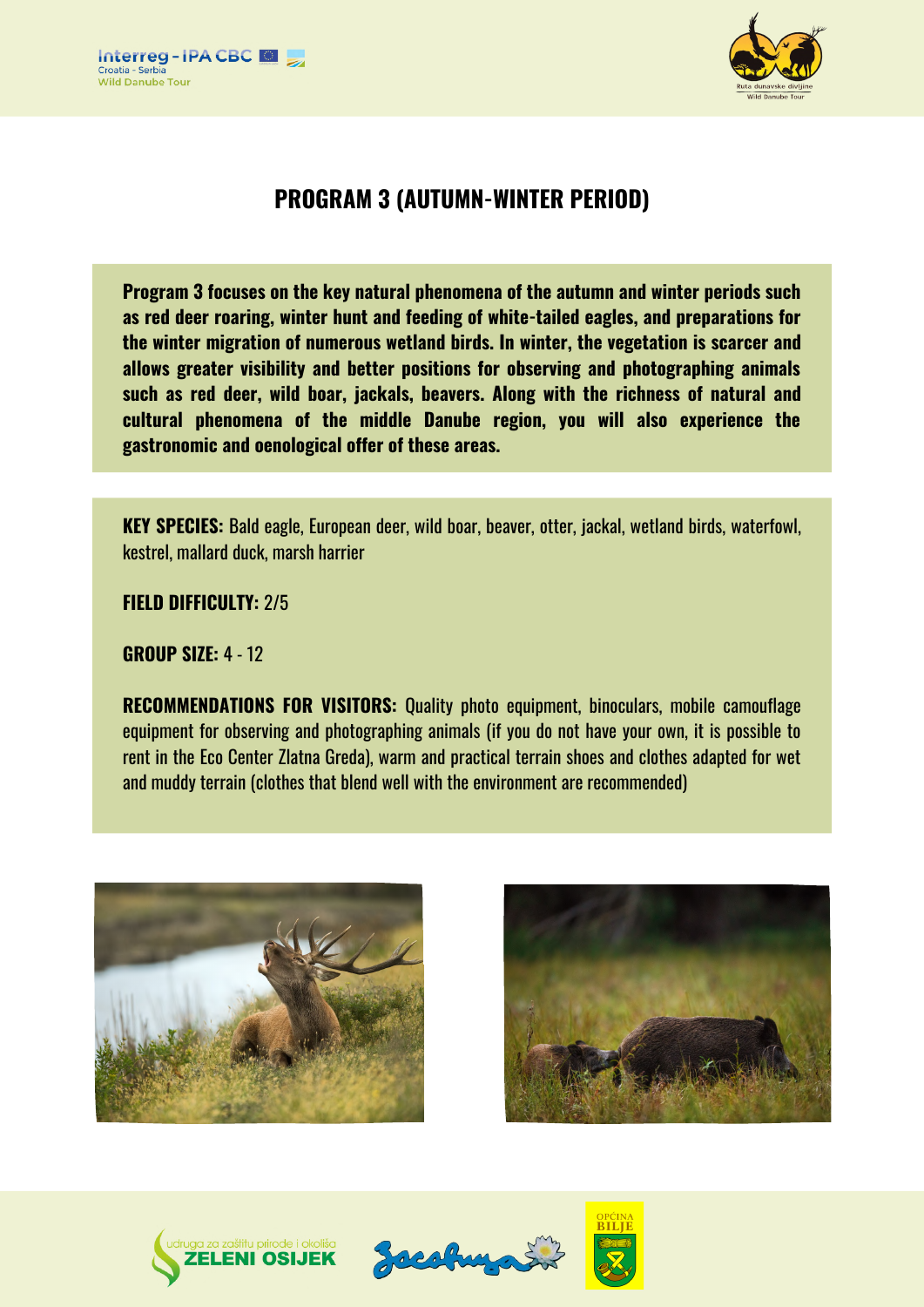

## **DAY 1**

- Arrival at Special Nature Reserve Zasavica, welcome of guests
- Gathering at the Visitor Center, presentation of the Reserve and programs
- Lunch at Zasavica
- Tour of the Reserve and free time
- Dinner at Zasavica
- Going to accommodation for the night in Sremska Mitrovica

## **DAY 2**

- Breakfast
- Early morning departure to depressions and ponds on the Valjevac pasture, observation and photography of birds (snipes, vultures, mice, wagtails, swallows, ....) and other wildlife
- A tour of the winter resort of Mala Ušara in the villages around Zasavica and Sremska Mitrovica
- Lunch at Zasavica
- Afternoon program tour of the Drina estuary, bird watching and photography on the Sava and Drina rivers
- Dinner
- Accommodation and overnight

## **DAY 3**

- Breakfast
- Morning program: tour to the Fruška gora National Park, observing and photographing nature on the slopes of Fruška gora in the autumn and visiting the Visitor center of the National Park on the Iriš Wreath
- Lunch
- Free time in Novi Sad
- Accommodation and overnight